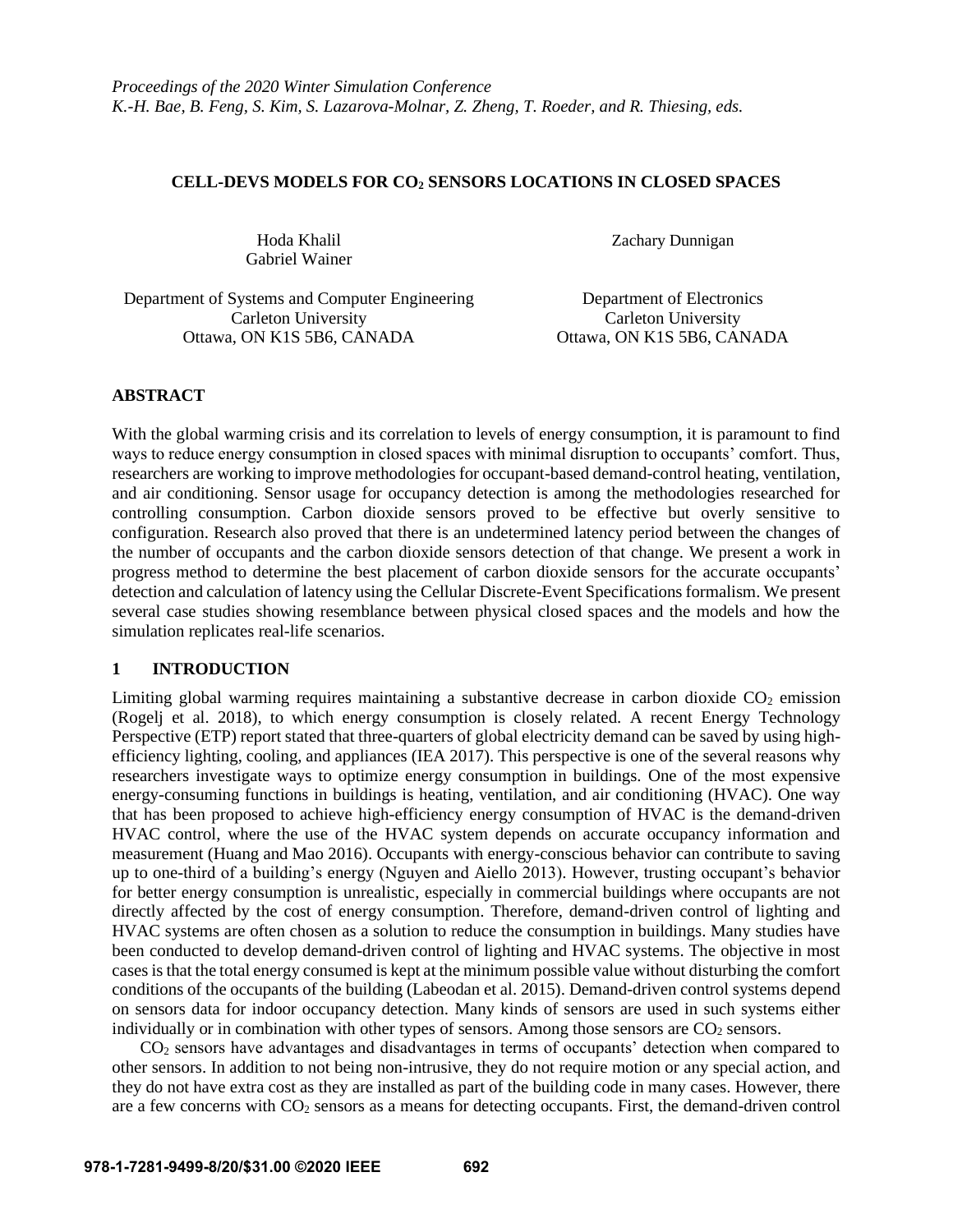systems should account for the latency needed for the sensor to detect an increase or decrease in CO<sub>2</sub> levels in the closed space. Second, although  $CO<sub>2</sub>$  sensors achieve up to 91% accuracy in detecting the existence of occupants in closed spaces, they are not very accurate in detecting the precise number of occupants in the space (Arief-Ang et al. 2018) because they are highly sensitive to the configuration (Labeodan et al. 2015; Hobson et al 2019). With the variability of configuration parameters and the impracticality of collecting ground truth data for each space, there is a great motivation for simulation models for occupants' detection (Arief-Ang et al. 2018). Models are also the only solution at the design stage when the buildings are yet to exist when it is impossible to collect ground truth data using the physical space. In this research, we use modeling and simulation (M&S) to achieve two major objectives: (1) Based on the room dimensions, and other parameters of the occupied space, determine the best placement of CO<sub>2</sub> sensors for the most accurate occupancy detection and (2) based on the placement and the room, calculate the latency between the arrival/departure of an occupant and the detection of an increase/decrease in  $CO<sub>2</sub>$  levels. We propose using the Cellular Discrete-Event Specifications (Cell-DEVS) formalism (Wainer 2009) as a way of modeling and studying the relation between configuration parameters (e.g. room dimensions and window locations) and the ability of  $CO<sub>2</sub>$  sensors to detect occupants and how this relationship can be used to determine the best placement of  $CO<sub>2</sub>$  sensors. In section 2, we explain the necessary background to put our research into context. In section 3, we define the research problem. Then, we explain the current experimental setup including the scope and the model specifications in section 4. The preliminary simulation results of our work in progress research are presented in section 5 and discussed in section 6. Finally, we conclude and list the future steps in section 7.

### **2 BACKGROUND**

In this section, we provide the necessary background needed to contextualize our research. We start by describing several types of sensor-based occupancy detection, we explain the theoretical concepts for the modeling techniques we are using in this research and discuss a brief literature review.

### **2.1 Sensor-Based Occupancy Detection**

There are two possible outcomes of sensor-based occupancy detection: binary detection and the estimate of the number of occupants. Binary occupants' detection determines the presence of any occupant. For example, passive infrared (PIR) sensors detect only binary information to indicate whether a room is occupied or not, which makes it useful only for non-individualized demand-control systems (e.g. light switching) (Li et al. 2012). On the other hand, the use of such types of sensors for demand-control HVAC systems is limited since it does not give an estimate of the number of people occupying the space (Labeodan et al. 2015). Binary occupant detection versus occupants count estimate is only one criterion for classifying sensor-based occupancy detection systems. Labeodan et al. (2015) categorize sensor-based occupancy detecting systems based on (1) method: the need for a device attached to the occupant, (2) function: the ability to individualize occupants, and (3) infrastructure: this differentiates between sensors that are part of the infrastructure and sensors that must be installed just for occupants detection.

Listing all the types of sensors-based systemsin all categories is out of the context of this paper. Instead, we list a few examples in comparison to  $CO<sub>2</sub>$  sensors that are the focus of our paper. For example, unlike detection systems such as electromagnetic (EM) signals that require the occupant to carry a device for the system to detect the presence of that occupant,  $CO<sub>2</sub>$  sensors and PIR sensors do not. For the function criterion, cameras, for example, can detect individual occupants, and consequently, the demand-driven control system can adjust the comfort level based on the preference of the detected individual. However, the privacy of the occupants is compromised in this case. On the other hand,  $CO<sub>2</sub>$  sensors are non-intrusive as they preserve the privacy of the occupant. Also, CO<sub>2</sub> sensors are part of the infrastructure in many cases. For example, in the province of Ontario, Canada,  $CO<sub>2</sub>$  sensors installation has been part of the building codes since 2014 (Carbon Monoxide Questions and Answers 2019).

Based on the advantages of  $CO<sub>2</sub>$  sensors, they are one of the best types of sensors to measure indoor occupancy, but most indoor occupancy papers using  $CO<sub>2</sub>$  provide binary occupancy analysis, not real people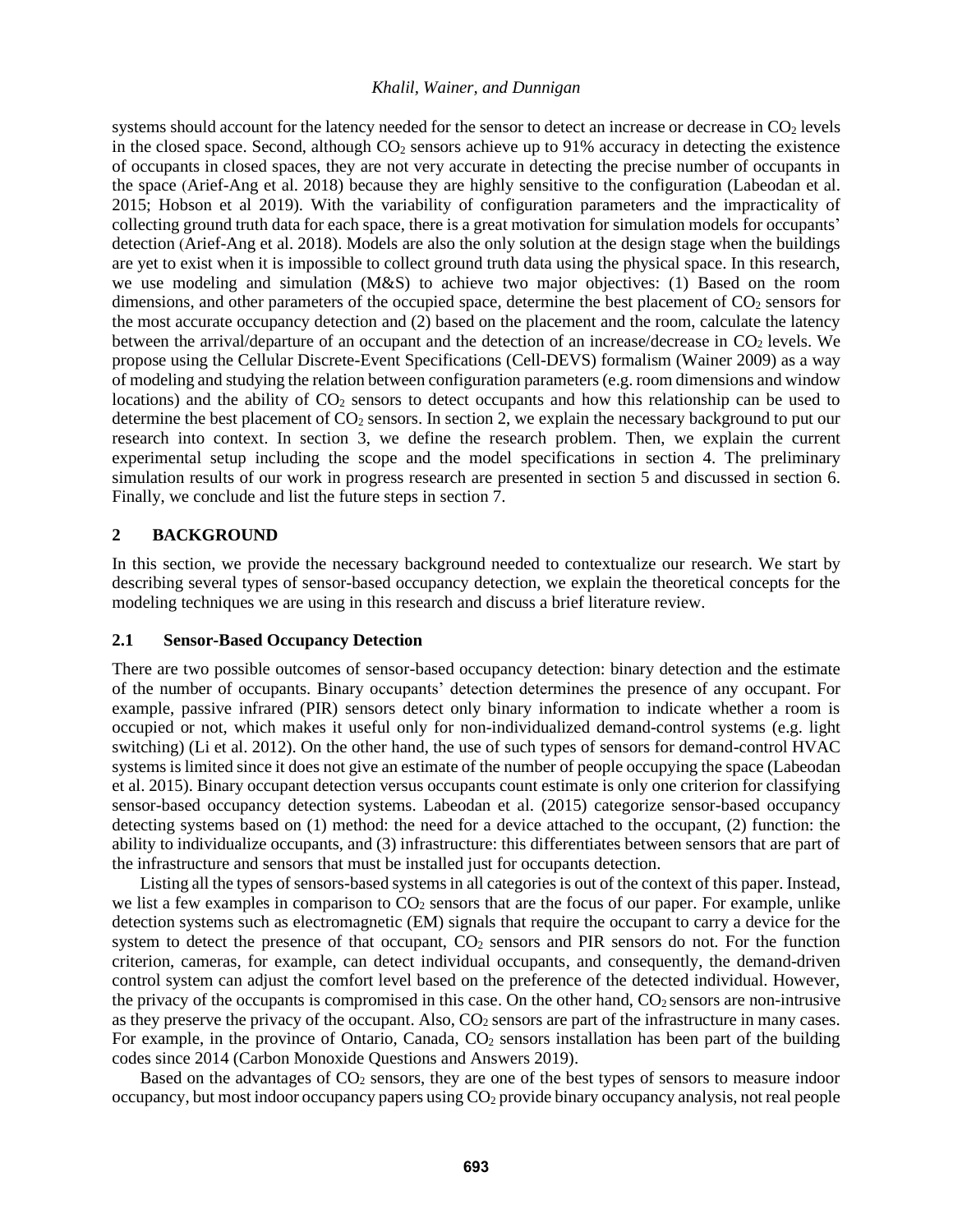counting analysis (Arief-Ang 2018). Although  $CO<sub>2</sub>$  levels in the room change based on the number of occupants present in that room and hence, they are not binary by nature, their sensitivity to room configuration limits their accuracy ( Labeodan 2015; Hobson et al. 2019). Many configuration parameters may affect CO<sup>2</sup> levels in closed spaces. Among those parameters are the room size (Arief-Ang 2018), and sensor location. For example, temperature differences in surfaces affect airflow especially close to windows which in turn affect the uniformity of  $CO<sub>2</sub>$  distribution in the whole space (Batog and Badura 2013).

### **2.2 DEVS and Cell-DEVS**

We chose for our modeling of CO<sub>2</sub> dynamics DEVS and Cell-DEVS. DEVS is a mathematical formalization of the system and therefore it is independent of any tool or programming language. DEVS formalizes the definition of systems using the hierarchical composition of behavioral (atomic) and structural (coupled) models (Wainer 2009). An atomic model consists of input/output ports to communicate with other models, internal/external transitions, and a time-advance function. Each atomic model has a set of state variables that represent the current state of the model. After the time-advance (ta) has elapsed, the output function  $(\lambda)$  is triggered which sends an output to the output port (y) based on the current state. Then, the internal transition function ( $\delta_{int}$ ) which updates the next state of the atomic model based on its current state gets fired. The external transition function ( $\delta_{ext}$ ) updates the state of the model based on inputs received from other models and collected through the input ports. Atomic models can be combined in a hierarchy to form a coupled model. Cell-DEVS is an extension of the DEVS formalism that combines Cellular Automata (CA) and DEVS. A Cell-DEVS model is composed of multiple atomic models where each atomic model is represented in a cell in an n-dimensional lattice of cells. The complete cell space is a coupled DEVS model formed by combining the individual atomic models (Wainer 2009). An atomic model in a Cell-DEVS space is formally defined as TDC=< X, Y, S, N, delay,  $\delta_{int}$ ,  $\delta_{ext}$ , t,  $\lambda$ , D > where X is the input events set, Y is the output events set, S is the set of states, N is the set of input values, delay is the type of delay,  $\delta_{int}$  is the internal transition function;  $\delta_{ext}$  is the external transition function, t is the local computing function,  $\lambda$  is the output function, and D is the state's duration function (Wainer 2002). The local computing function t calculates the next state of the cell ( $s \in S$ ). Each cell is associated with a delay that can either be transport or inertial. Transport delay defines the duration after which, the output values are transmitted. The inertial delay d is used as a preemptive mechanism; it prevents any scheduled change from taking place upon receiving an external event from a neighbor cell before the scheduled time. A complete Cell-DEVS space is defined as GCC=<  $X_{list}$ ,  $Y_{list}$ ,  $I$ ,  $X$ ,  $Y$ ,  $\eta$ ,  $\{t_1,...,t_n\}$ ,  $N$ ,  $C$ ,  $B$ ,  $Z$  where  $X_{list}$  is the list of external input coupling,  $Y_{\text{list}}$  is the list of external output coupling, I is the set of states, X is the set of external input events set, Y is the set of external output events set,  $\eta \in N$  is the neighborhood size,  $\{t_1,...,t_n\}$  is the number of cells in each dimension, N is the neighborhood set, C is the cell space, B is the set of border cells, and Z is the translation function. The border cells B can have different behavior than the rest of the cell space (e.g., borders can be wrapped). The translation function Z defines the internal and external coupling of the model (Wainer 2002). [Figure 1](#page-2-0) illustrates the basic behavior of a Cell-DEVS model.



<span id="page-2-0"></span>Figure 1: Basic Cell-DEVS model.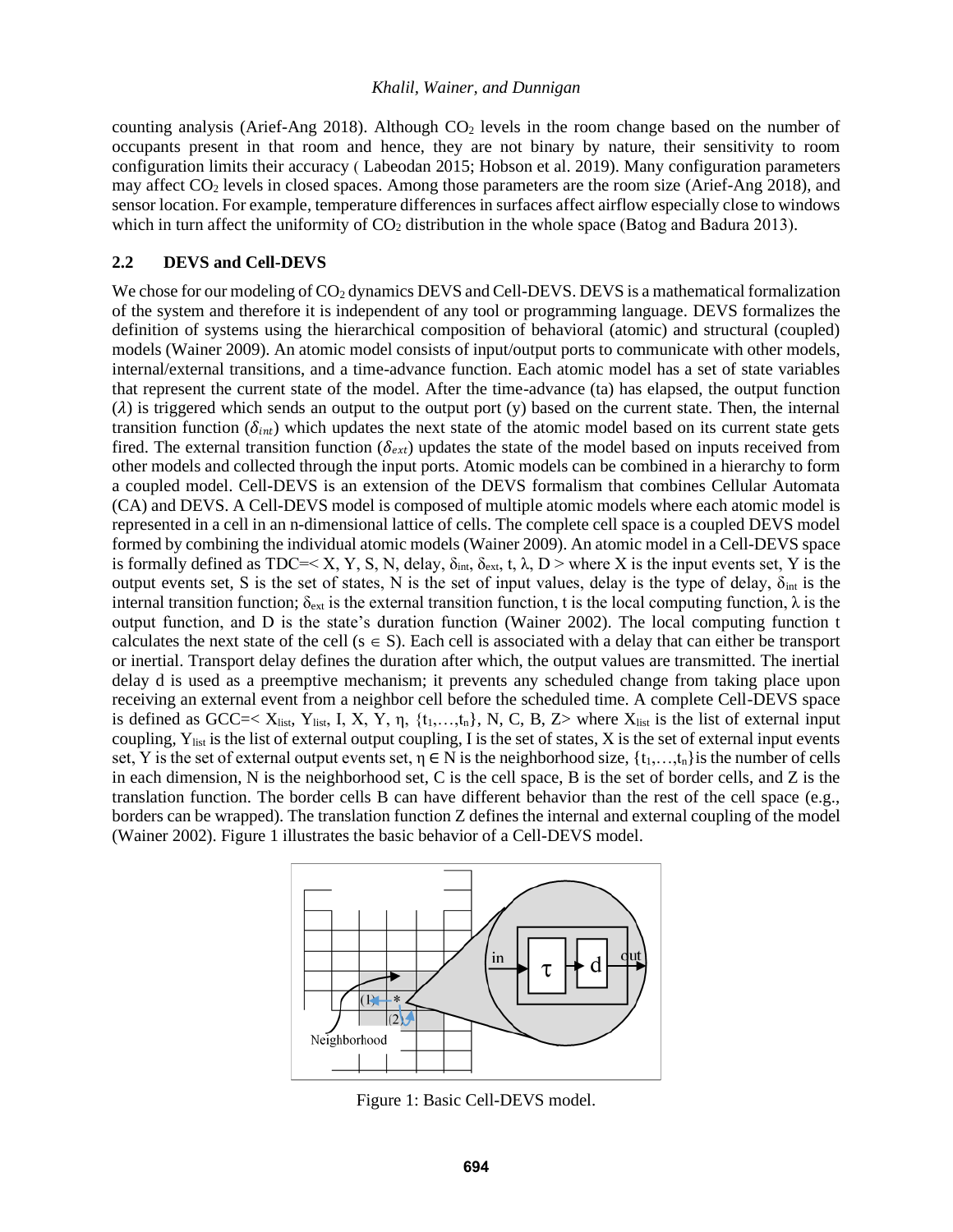There are many advantages to using Cell-DEVS to model CO<sub>2</sub> dispersion. Cell-DEVS is proven to be suitable for modeling systems like what we are trying to model in our research. For example, unlike agentbased models that are not adaptable to different environmental settings such as diverse types of room (Arief-Ang et al. 2018), Cell-DEVS can easily incorporate the different environmental settings in the model. Also, in comparison to cellular automata (CS) modeling, Cell-DEVS has several advantages (e.g. CellDEVS provides asynchronous execution, which results in better execution time). Examples Cell-DEVS environmental and social models are available through ARSLab (2020) and in the literature (Wainer 2006; Khalil and Wainer 2020). The discrete nature of the modeling formalism allows for skipping periods of inactivity in simulation and hence achieves better performance. This formality is simpler to verify and validate. Besides, Cell-DEVS and its tools provide a complete modeling and simulation solution that includes formal model specification, simulation by independent tools, and visualization (Wainer and Giambiasi 2005).

#### **2.3 Literature Review**

Labeodan et al. (2015) provide a review of different occupancy detection systems and claim that obtaining information for use in building control can be challenging due to different environmental factors and stochastic human behavior. To compensate for this, the authors install chair sensors in the form of micro switches wired to a transmitter. The system is assessed in a conference room for eight hours and the 100% accuracy is recorded. The drawbacks of the proposed method are failure to detect standing occupants, the change of sensors' states due to occupants' frequent adjustments in their seats, and occupants' resistance. Cali et al. (2015) present an algorithm to detect occupants based on  $CO<sub>2</sub>$  levels in indoor environments. The algorithm was validated against ground truth data in five different environments: an office with no mechanical ventilation, two offices with mechanical ventilation, a residential living room, and a kitchen without mechanical ventilation. The algorithm scored 95% and 80.6% success for detecting the presence of occupants, and the number of occupants, respectively. The authors conclude that to maximize the precision of their algorithm, detailed knowledge about the value for air change rate through windows, doors, and the outdoor  $CO<sub>2</sub>$  concentration is important. Ryu and Moon (2016) use a statistical decision tree model and Hidden Markov Model to detect occupancy based on indoor climate sensors. The authors conclude that  $CO<sub>2</sub>$  sensors while considering the ratio of indoor and outdoor  $CO<sub>2</sub>$  concentrations, provide the highest level of information. The study presented by Pedersen et al. (2017) offers a binary occupant detection plug-andplay method. The proposed method uses PIR, noise, CO2, temperature, humidity, and volatile organic compound (VOC) measurements to detect the presence of occupants. The study uses a simple test room and a three-room apartment to validate the method. The maximum detection accuracy is 98% for the former and 78% for the latte. Huang and Mao  $(2016)$  combined  $CO<sub>2</sub>$  and light sensors with a wireless sensor platform to estimate the number of occupants in an office building. The authors suggest that the integration of the different sensors can compensate for the fluctuation of  $CO<sub>2</sub>$  levels due to environmental factors (e.g. location of  $CO<sub>2</sub>$  sensor and HVAC operations).

Batog and Badura (2013) present a model that corresponds to a simplified version of a real bedroom containing only big solid surfaces (e.g. bed and wardrobe). The authors consider the different  $CO<sub>2</sub>$ production rates during sleep from one sleeping object along the course of eight hours. Two simulations are performed; a simulation without fresh air inlets and a simulation where airflow gaps around windows and doors are considered. The simulations show that the proper placement of  $CO<sub>2</sub>$  sensors is essential for accurate measures. The authors suggest the  $CO<sub>2</sub>$  sensors should not be in corners, below bed level, nor near doors and windows. The authors observe that  $CO<sub>2</sub>$  concentration may differ significantly in a room between consecutive nights and this is caused by outdoor air that flows through minor gaps around windows. Pantazaras et al. (2016) suggest a method to create models tailored for specific spaces. The model designed for a specific room,  $CO_2$  concentration, ventilation, and some occupants can then be used to predict the  $CO_2$ concentration level in that room. The possibility of predicting future  $CO<sub>2</sub>$  levels allows for further operational efficiency as opposed to using reactive energy systems. The predictive model is proven effective for short term predictions. The author warns that the location of  $CO<sub>2</sub>$  sensors must be carefully chosen for the method to be effective. To the best of our knowledge, there is no significant work that models and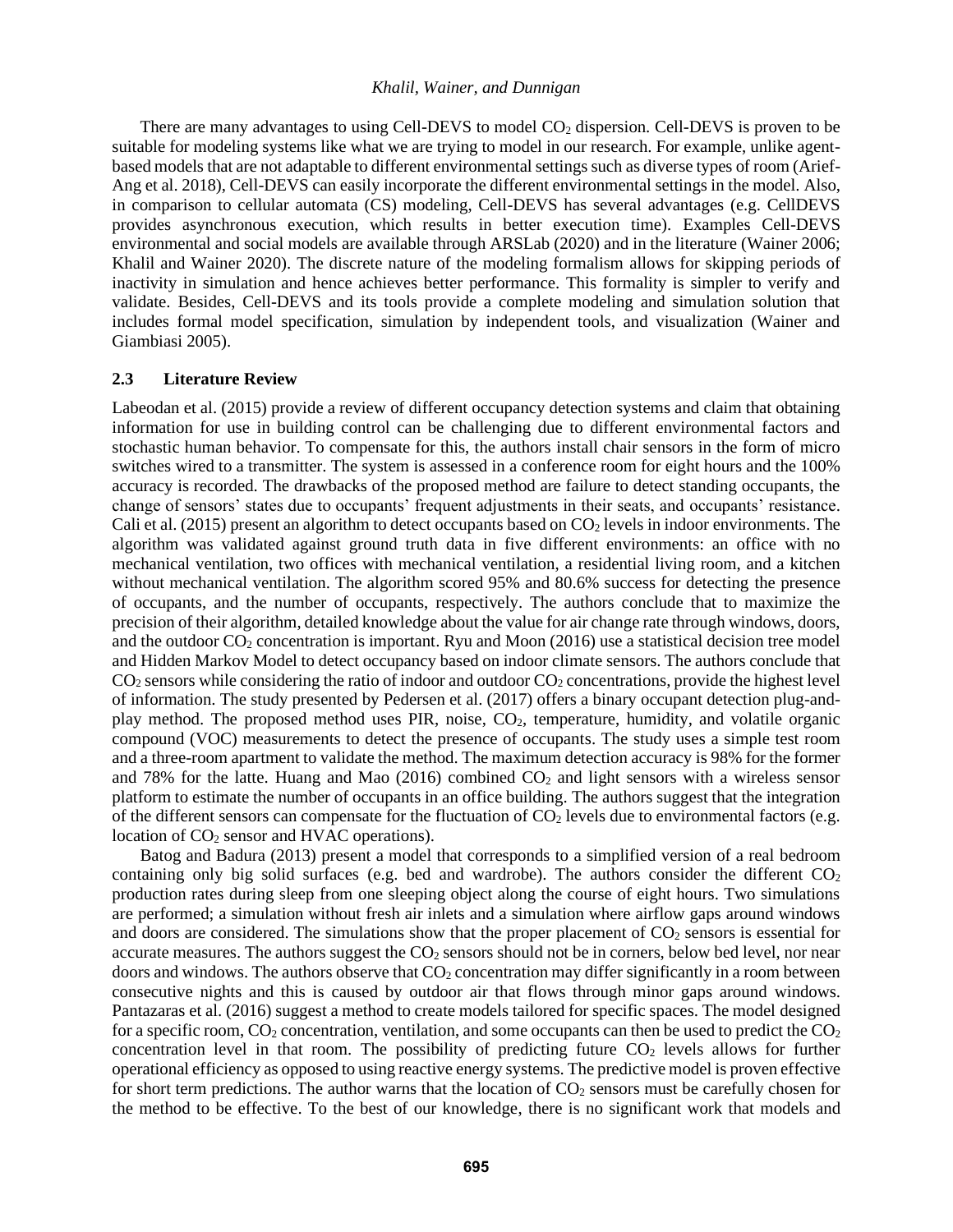simulates indoor CO<sub>2</sub> dynamics in closed spaces using cellular automata neither there is modeling and simulation research work that takes into consideration sensor placement and room configuration, and this is the focus of the research we present the initial phase of.

## **3 PROBLEM DEFINITION**

The fact that  $CO<sub>2</sub>$  sensors are an effective, affordable, and non-intrusive means of accurately detecting occupants on one hand, and that they are very sensitive to the environment on the other hand (section 2) motivates our research. In our work, we aim at utilizing the advantages of  $CO<sub>2</sub>$  occupant detection, while overcoming the concerns associated with those sensors. First, we use M&S to overcome the problem of lack of and difficulty in collecting ground truth data for different indoor environments. For this objective, we make use of Cell-DEVS advantages and its applicability for the objectives of our work (section 2). Second, we aim at incorporating factors that affect the accuracy of occupants' estimation using  $CO_2$  sensors such as locations of sensors, window and door locations, and volume of the occupied space. Third, we aim at finding a way to calculate the latency required for  $CO<sub>2</sub>$  sensors to pick up the change in the number of occupants. To achieve this, we propose the following two research questions (RQs). RQ1: Is it possible to determine the best CO<sub>2</sub> sensors location for most accurate occupancy detection based on room configuration using M&S? RQ2: What is the latency between the arrival/departure of an occupant and the detection of the change in the  $CO<sub>2</sub>$  concentration level?

# **4 CURRENT STATUS EXPERIMENTAL FRAME**

In this paper, we present the initial version of our work where we limit our scope to (1) closed spaces of size  $3.5 \text{m} \times 5.75 \text{m} \times 2.5 \text{m}$  (width  $\times$  length  $\times$  height), (2) one to two occupants, (3) presence of means for  $CO<sub>2</sub>$  to escape (an open door, a window or a ventilation port), and (4) the placement of one or two  $CO<sub>2</sub>$ sensors in constant locations.

The hypotheses that we are trying to prove at this stage to allow us to proceed with our research to answer the RQs introduced in section 3 are (1) Cell-DEVS M&S complies with ground truth data in the sense that CO<sub>2</sub> levels are sensitive to configuration and hence Cell-DEVS can be used to answer the RQs in section 3, (2)  $CO<sub>2</sub>$  sensors placement in the models affect the occupants' detection, and (3) sensors' locations affect the latency between introducing an occupant and detecting the presence of that occupant.

### **4.1 Conceptual Model**

In this section, we describe the conceptual model for our scope[. Figure 2](#page-4-0) illustrates the elements that could be present in the model. Parameters that we consider at this stage are the dimensions of the room, the locations of window/door and ventilation ports, the  $CO<sub>2</sub>$  sensor placement, and the presence of occupants.



Figure 2: Conceptual model.

<span id="page-4-0"></span>We represent the closed space as a set of neighboring cells in a 2-dimensional Cell-DEVS model with different  $CO<sub>2</sub>$  levels. We note here that we base our calculations on the facts that normal background  $CO<sub>2</sub>$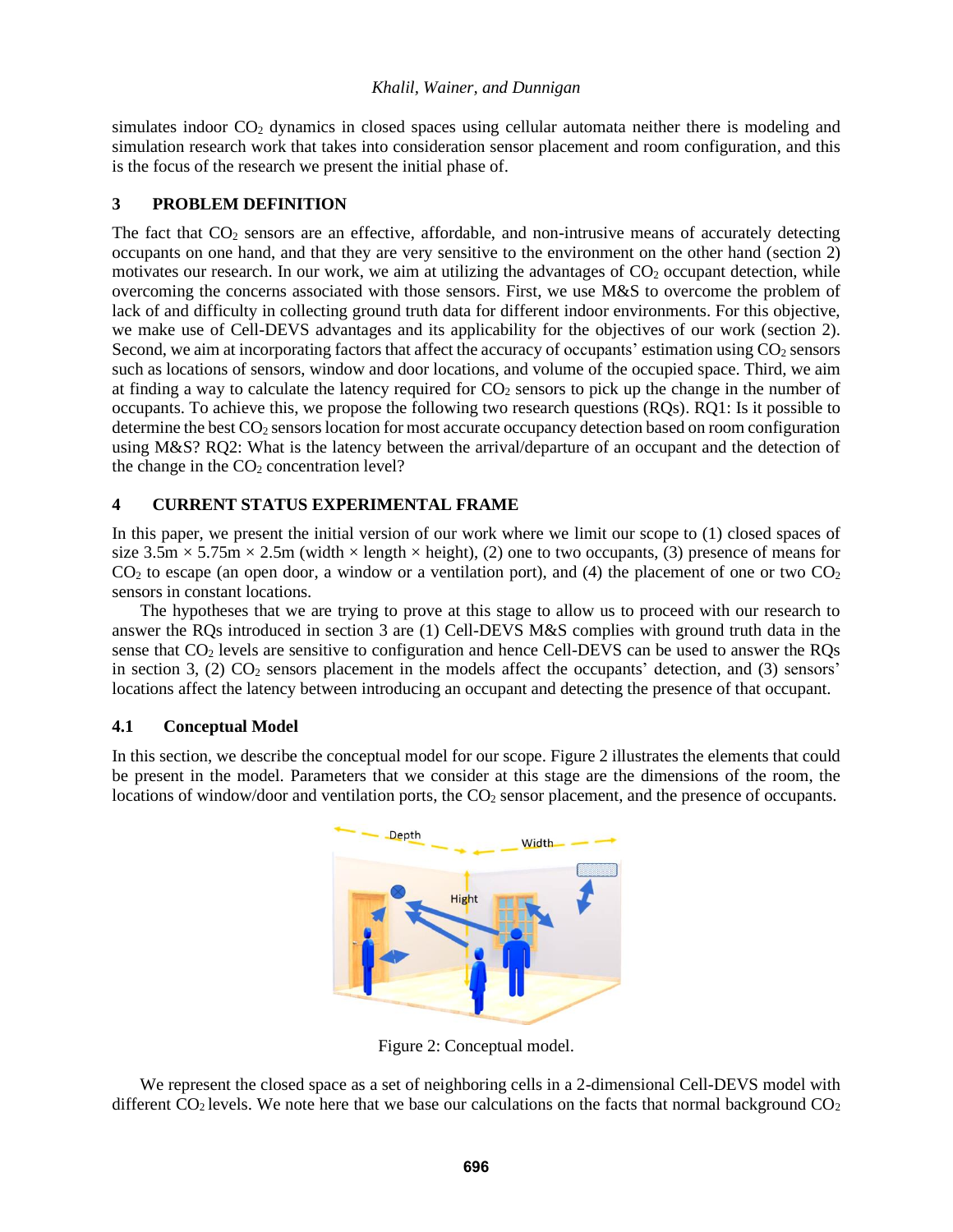levels measured in particle per million (ppm) range from 300 to 400, while CO2 levels in an occupied space with normal ventilation range from 400 to 1,000 ppm (Teleszewski and Gładyszewska-Fiedoruk 2019), and the average person produces 0.5l of air per breath of which 3.8% (or 38,000 ppm) is  $CO<sub>2</sub>$  (Jung et al. 2017). Most people breathe once every 5 seconds corresponding to an output of 228 mL of carbon dioxide every minute. Hence, we have in the model six types of spaces where the gas diffuses according to different rules: (1) open-air spaces with constant 500 ppm  $CO<sub>2</sub>$  level, (2) walls that are impermeable and do not allow  $CO<sub>2</sub>$ to diffuse through them,  $(3)$  CO<sub>2</sub> sources with a fixed level of CO<sub>2</sub> added at an interval to mimic breathing, (4) open doors that diffuse  $CO<sub>2</sub>$  to the rest of the building with a fixed indoor background  $CO<sub>2</sub>$  level of 500 ppm, (5) open windows that are also  $CO<sub>2</sub>$  sinks with a fixed outdoor background  $CO<sub>2</sub>$  of 400 ppm, and (6) vents that diffuses gas through HVAC system with a reduced  $CO<sub>2</sub>$  background level <300 ppm.

 $CO<sub>2</sub>$  sinks in our model maintain constant  $CO<sub>2</sub>$  levels based on their type and are unaffected by the concentration of  $CO<sub>2</sub>$  in the closed space represented by our model. This approximation is very reasonable since outside (such as the rest of the building or outside a window) is large compared to the volume of air inside the confined spaces. Thus, diffusion of gas from inside the spaces into such large spaces should not significantly change the levels of  $CO<sub>2</sub>$ . Determining the amount of  $CO<sub>2</sub>$  that is added to source cells from breathing requires some basic calculations. Each in the model represents 25 cm  $\times$  25 cm  $\times$  25 cm spaces and therefore has a 15.625 L volume of air. The average person produces 0.5 l of air with every breath at a concentration of 3.8% resulting in 19 mL of  $CO<sub>2</sub>$  being added to the surrounding air volume with each breath. The increase in  $CO<sub>2</sub>$ percentage for a standard cell volume is, therefore  $(0.019 \frac{1}{15.635}] = 0.001216\%$  (note that the conversion between percentage and ppm is a factor of 10,000). Therefore, every 5 seconds (the average time between exhalations), approximately  $12.16$  ppm of  $CO<sub>2</sub>$  should be added to the current concentration in source cells. This rate of respiration reflects a single occupant who is not exercising. For our preliminary model, we average  $CO<sub>2</sub>$  levels of all cells in the local neighborhood including the center cell. The rate of diffusion is then controlled explicitly by the delay between each averaging event. In the future, more robust diffusion laws could be added, or the delay times adjusted to reflect the rate of diffusion in real life. For this stage of the research, diffusion averaging delays have been arbitrarily set to 1 second. The cell space should reflect the size of an average small office space or room. For a room measuring  $3.5 \text{ m} \times 5.75 \text{ m}$  and  $2.5 \text{ m}$  in height, which translates to a cell space of  $14 \times 23 \times 10$  cells in 3D.

### <span id="page-5-0"></span>**4.2 Formal Model Specification**

The two-dimensional Cell-DEVS space of the CO<sub>2</sub> model is:  $CO_2 = \langle X_{list}, Y_{list}, S, X, Y, \eta, N, \{t_1, t_2\}, C,$ B, Z >, where  $X_{\text{list}} = Y_{\text{list}} = {\emptyset}$ ;  $S = type: \{0, 1, 2, 3, 4, 5\}$  and *conc*:  ${\text{double}}\}$ ;  $X = Y = \emptyset$ ;  $\eta = 5$ ;  $N =$  $\{(0,0), (-1, 0), (0, -1), (0, 1), (1, 0)\};$   $t_1 = 14$ ;  $t_2 = 20$ ; C =  $\{C_{ij} | i \in [0, 14] \land j \in [0, 23]\};$  and B =  $\{\emptyset\}$ (unwrapped cell space. The local computing function  $\tau$  of the atomic model of each cell and the duration function D are shown in [Table 1](#page-6-0) and [Table 2](#page-6-1) respectively. We use the Von Neumann neighborhood; we consider only the North (N), East (E), West (W), and South (S) neighbors. The cells have 2 distinct state variables: *type* and *conc. Type* has six possible numeric values which represent the type of cell: 0 for openair, 1 for  $CO<sub>2</sub>$  sources, 2 for walls/impermeable objects, 3 for open doors, 4 for open windows, and 5 for ventilation. *Conc* is a double value that represents the  $CO<sub>2</sub>$  concentration in ppm within a cell. If a cell is impermeable, its *conc* variable is assigned a value of -10. All cells have a default delay of 1,000 ms except for  $CO_2$  sources which represent human breathing; these cells have an additional 12.16 ppm of  $CO_2$  added every 5,000 ms to mimic normal exhalation. Type 0 (open-air) and type 1 cells ( $CO<sub>2</sub>$  sources) are the only cells that undergo concentration changes due to diffusion. In the implementation of the formal specification, type 2 cells (walls/impermeable objects) are excluded from the averaging calculation. To reduce the complexity of the model rules, it can be reasonably assumed that source cells (type 1) are always separated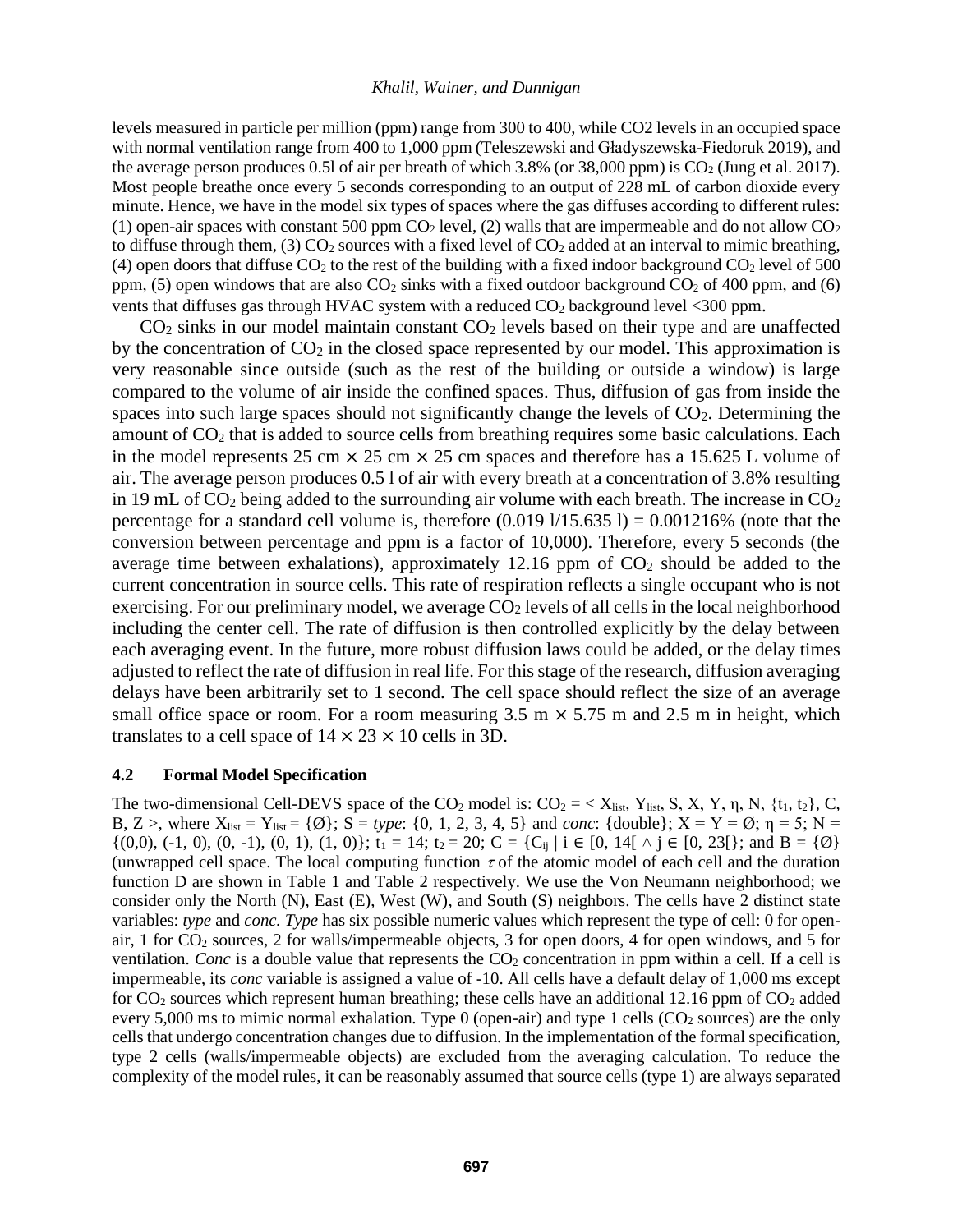from walls by at least 1 cell buffer, which is a reasonable assumption since it is not common for a person to be breathing directly against a wall.

<span id="page-6-0"></span>

| $\tau(N)$                               | N          |
|-----------------------------------------|------------|
| $conc = average of neighbors$           | $type = 0$ |
| <i>conc</i> = neighbors average + 12.16 | $type = 1$ |
| ppm                                     |            |
| $conc = -10$                            | $type = 2$ |
| $conc = 500$ ppm                        | $type = 3$ |
| $conc = 400$ ppm                        | $type = 4$ |
| $conc = 300$ ppm                        | $type = 5$ |

Table 1: Values of  $\tau(N)$ .

Table 2: Values of *D*(S).

<span id="page-6-1"></span>

| D(S)           | S          |
|----------------|------------|
| $R0 + = 1,000$ | $type = 0$ |
| $R0 + = 5,000$ | $type = 1$ |
| $R0 + = 1,000$ | $type = 2$ |
| $R0 + = 1,000$ | $type = 3$ |
| $R0 + = 1,000$ | $type = 4$ |
| $R0 + = 1,000$ | $type = 5$ |

# **4.3 Experimental Setup**

After the formal specification is defined, we implement our model using CD++ (López and Wainer 2004); a toolkit that implements DEVS and Cell-DEVS theoretical concepts. In CD++, Cell-DEVS models are specified using a specification language provided by the tool. The simulator version of CD++ we use to execute the cellular models in this research features the ability for a cell to store multiple state variables and uses RESTful Interoperability Simulation Environment (RISE) middleware that allows for the remote execution of models over a distributed computing platform (Al-Zoubi and Wainer 2015). For visualizing, we use ARSLab Simulation Viewer ([St-Aubin et al. 2018\)](https://simulationeverywhere.github.io/CD-WebViewer-2.0/index.html)[.](https://simulationeverywhere.github.io/CD-WebViewer-2.0/index.html) 

# **5 SIMULATION RESULTS**

We present in this section variations of the model we introduced in section 4. Videos of the simulations can be viewed through ARSLab (2020). Diffusion rules for open-air and source cells are performed by averaging the *conc* values of the center cell with the four neighboring cells. Open-air cells need to check the local neighborhood in case one or more wall/impermeable cells are present. If this is the case, the diffusion computation is adjusted to exclude the unwanted cells from the average calculation. There are 8 cases to consider for an open-air cell: 4 cases when the cell is directly against a wall and not in a corner, and 4 cases of being in a corner where walls meet. To check if a given neighbor cell is a wall, its *conc* value is compared in the rule's conditions: if the concentration is negative, it must be a wall or other solid object (recall that type 2 cells have a fixed conc value of  $-10$ ). As stated previously,  $CO<sub>2</sub>$  sources are assumed to have a 1 cell buffer from walls or other solid objects so only a single rule is needed. One key change in the rule for source cells is that in addition to averaging the concentration of neighbor cells, an additional 12.16 ppm of  $CO<sub>2</sub>$  is added every 5 seconds. Remaining cells including walls, open doors, open windows, and vents all have fixed values throughout the simulation. Note that for the model presented in this paper, HVAC is turned on, windows are open to the outdoor space, and doors are open to the rest of the building throughout the simulation. These simple rules are combined with varying initial conditions to observe the effect of multiple occupants and varying room configurations. With many different possibilities for initial configurations, a variety of complex behavior is expected to emerge.

# **5.1 Model Variations**

In this section, we present several variations of the model described in section [4.2,](#page-5-0) and we show the simulation outcome of the presented models. All the simulations presented are run for a 30-minute duration. In all the simulation figures (Figure 4 to Figure 7(a)), we present four snapshots for each model variation (M1 to M10). The snapshots are at 7.5, 15, 22.5, and 30 minutes ordered clockwise in each figure. Figure 3 is the legend that summarizes the color scheme used in the simulations (Figure 4 to Figure 7(a)) to represent CO<sub>2</sub> concentration levels.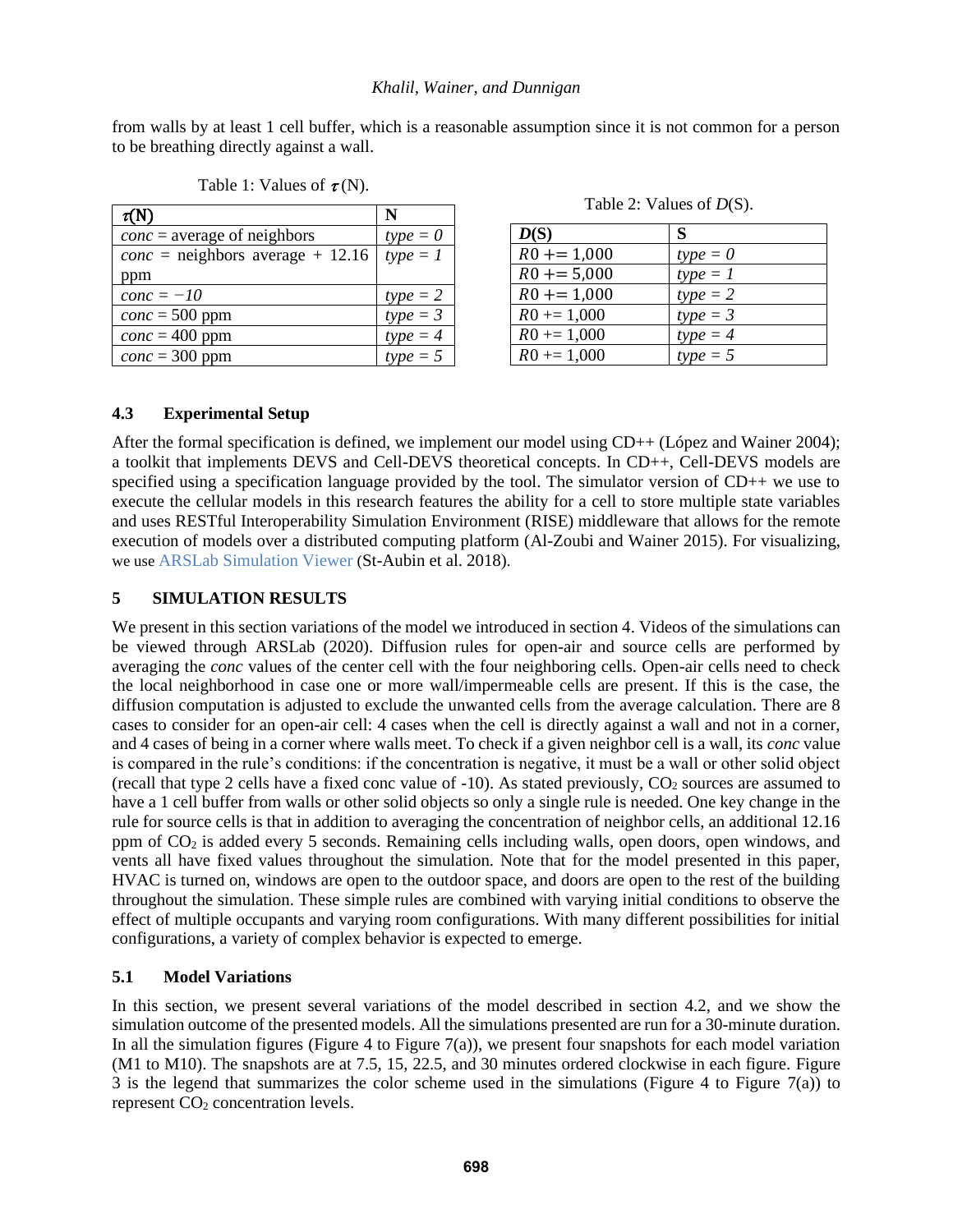

Figure 3: Color legend for  $CO<sub>2</sub>$  levels shown in the simulation (ppm).

The initial model (M1) is a closed space with no structures/walls other than the four enclosing walls and a single occupant placed in the center of the room. As shown in Figure  $4(a)$ ,  $CO<sub>2</sub>$  diffusion occurs isotopically in all directions, spreading out from the central source cell.  $CO<sub>2</sub>$  levels continue to steadily rise over time due to the lack of outlets. The source cell is closer to the bottom wall than the top wall by a single cell and consequently, CO<sub>2</sub> levels south of the occupant rise slightly faster than in the cells north of it. The next model variation (M2) adds partitions to subdivide the space into two cubicle type areas. A single occupant is present close to the center of the right cubical with no  $CO<sub>2</sub>$  outlets. The simulation of Figure 4(b) shows how CO<sup>2</sup> begins to build up in the right cubicle and diffuses around the dividing wall since the model defines the zones that represent the walls as impermeable to the gas. At the end of the simulation, concentrations are much higher near the source than on the far side of the room; wall configuration, therefore, plays a key role even with the existence of open space. Model M3 adds a second occupant to M2 in the left cubicle. As shown in Figure  $4(c)$ ,  $CO<sub>2</sub>$  levels rise very quickly compared to M2 where only one occupant is present. The concentration of  $CO<sub>2</sub>$  is symmetric due to the symmetry of the walls and occupant positions. The lack of outlets (sink cells) causes high buildups of  $CO<sub>2</sub>$  in a brief period.



(a) M1-an occupant in a closed (b) M2-an occupant in a two (c) M3-two occupants in a two space. cubical room. cubical room.

Figure 4: Simulation results for M1, M2, and M3.

In model variation M4, we add to M3 a sink zone to the center north wall to represent an open door (3 cells = 75 cm wide). Figure 5(a) shows how the ventilation from the open door reduces the overall concentrations compared to the simulation of M3. The rise of  $CO<sub>2</sub>$  levels still reflects poor air quality indicating that additional ventilation sources may be needed.



(a) M4-two occupants in an open-(b) M5-two occupants in a room (c) M6-two occupants in a room door room. with a window. with a vent.

Figure 5: Simulation results for M4, M5, and M6.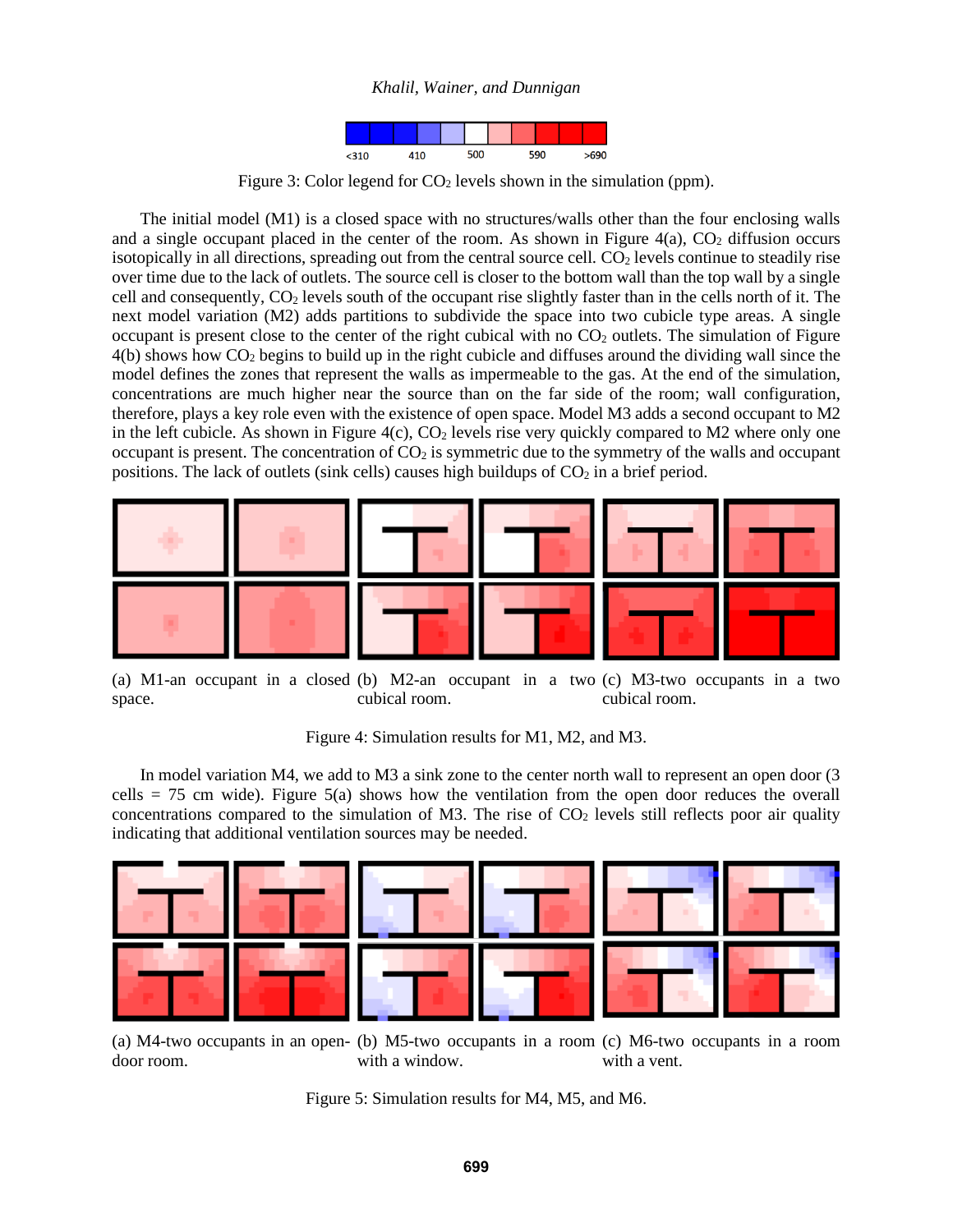In the variation model M5, we simulate the effect of multiple  $CO<sub>2</sub>$  sink zones by adding an open window to M3 to the south wall around the center of the left cubical (see Figure 5(b)). The open window initially lowers the  $CO<sub>2</sub>$  concentrations in the left cubicle despite its occupant adding to the  $CO<sub>2</sub>$  levels with each breath. As time progresses, the levels in the right cubicle increase due to lack of ventilation and  $CO<sub>2</sub>$  begins diffusing around the walls from the right cubicle to the left. Figure 5(c) shows M6 that varies M3 by adding a 25 cm wide ventilation port to the north of the eastern wall. The port (one cell) maintains a constant  $CO<sub>2</sub>$ level at 300 ppm but reduces the  $CO<sub>2</sub>$  level around it. In models M7 and M8 (Figure 6(a) and Figure 6(b) respectively), we investigate the effect of having two sink zones in the closed room. The increased number of  $CO<sub>2</sub>$  outlets and their location in the simulation shown in Figure 6(a) keep concentrations low in the left cubicle making it difficult to detect the occupant. Levels in the right cubicle rise steadily making it a better location for a potential sensor. However, further investigation is required to differentiate between the increase in  $CO<sub>2</sub>$  levels due to the longer presence of occupants and the increase in  $CO<sub>2</sub>$  levels that is due to a larger number of occupants. M8 of Figure 6(b) combines the M4 and M6. Having a door and a ventilation port reduces the  $CO<sub>2</sub>$  levels in one of the cubicles like M7 simulation. However, the location of the vent in M8 is different from the window in M7 and the two sinks have different sizes and different background concentration levels (one cell for the vent/25cm and two cells/50cm for the window) which results in a net increase in  $CO<sub>2</sub>$  levels for both cubicles in M8 as opposed to M7 which makes placing a sensor in either cubical in the latter case possible. M9 of Figure 6(c) is a closed room with two cubical areas, a ventilation port, and a window. With an open window and an active ventilation port, the decrease rate of  $CO<sub>2</sub>$  from the environment is significant despite the presence of 2 occupants which makes finding an acceptable position for the  $CO<sub>2</sub>$  sensors more challenging.



(a) M7-two occupant, window, and (b) M8-two occupants, ventilation (c) M9-two occupants, window, a door. port, and a door. and ventilation port.

Figure 6: Simulation results for M7, M8, and M9.

M10 of Figure 7(a) adds an open door to the center of the north wall of the room. In this model, we have three possible outlets for  $CO<sub>2</sub>$ . Interestingly, the open door which has normal indoor background  $CO<sub>2</sub>$ levels acts as a source drawing fresh  $CO<sub>2</sub>$  into the room in the presence of decreased concentrations due to the window and vent. There are slightly higher  $CO<sub>2</sub>$  levels in all parts of the room when compared to M9.

### **5.2 Sensor Placement**

We placed a sensor on the right wall (RW) and another on the left wall (LW) of the room with a single occupant in the right cubicle and an open door is the only  $CO<sub>2</sub>$  outlet (Figure 7(b)). Plots of the concentration levels over time are shown in Figure 8(a) for the two sensors. The RW sensor nearest to the only occupant detects CO<sup>2</sup> levels that rise very quickly before eventually stabilizing, while the LW sensor detects only minor CO2 increases and has difficulty detecting the occupant. This is due to the ventilation provided from the open door in the only pathway connecting the two halves of the room. Over 30 minutes, the LW sensor detects a rise of only 10 ppm compared to a rise of 117 ppm in the RW sensor. In Figure 7(c), we show the same model used in the simulation of Figure 7(a), with an additional occupant. Due to the symmetry of the room configuration,  $CO<sub>2</sub>$  levels for both sensors rise in unison. The results are plotted in Figure 8(b).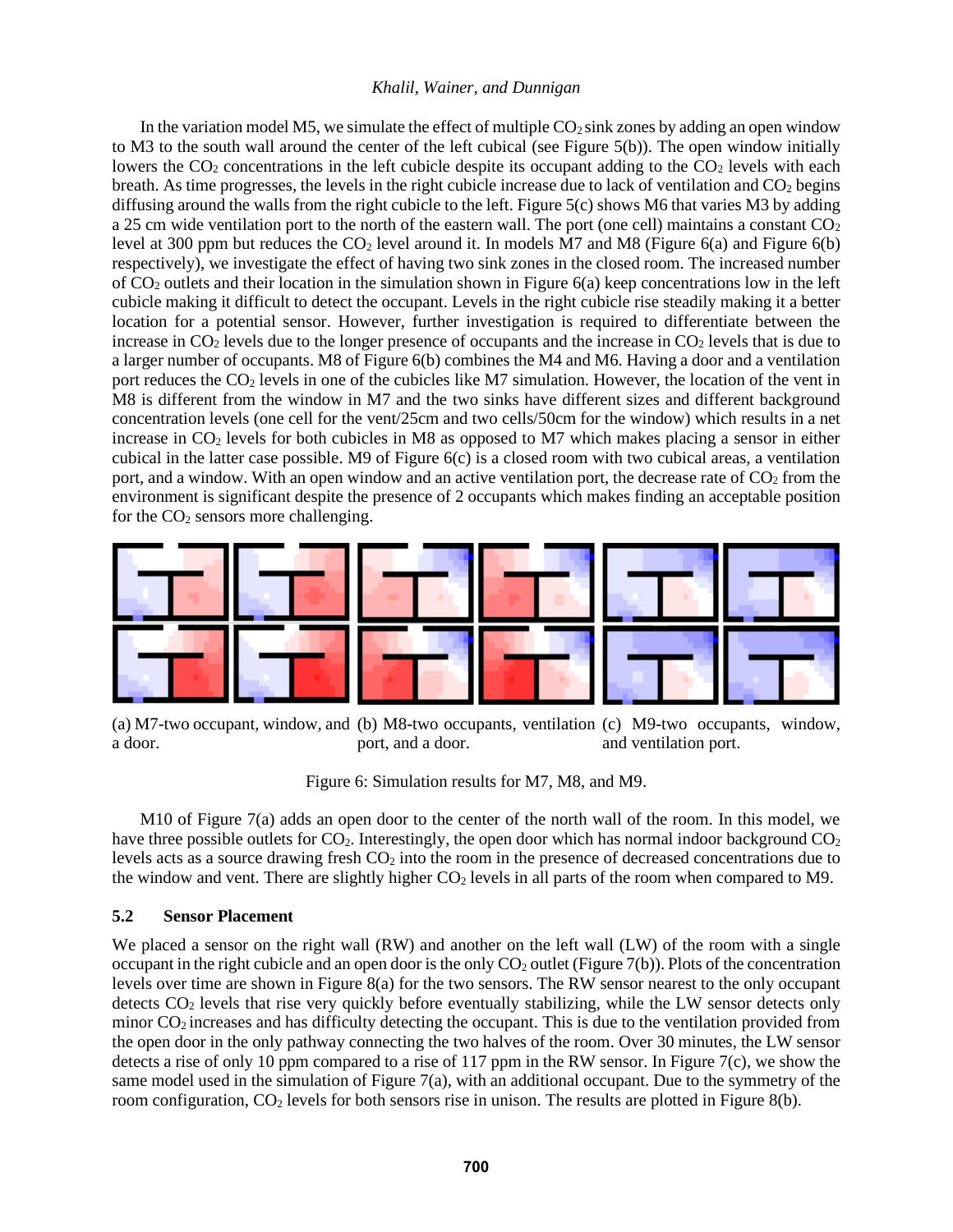*Khalil, Wainer, and Dunnigan*



(a) M10- 2 occupants, window,  $CO<sub>2</sub>$  sensors. vent, and a door. (b) One occupant, a door, and two (c) Two occupants, a door, and two sensors.







Figure 8: Time plot of  $CO<sub>2</sub>$  levels for sensors in two locations.

### **6 DISCUSSION**

In this section, we discuss the simulation results and the threats to the validity of the performed simulation.

### **6.1 Results Analysis**

From the simulation results, we observe that from a basic set of rules, complex behavior emerges. The emerging behavior is dependent on the initial configuration of the room and its occupants. Placing  $CO<sub>2</sub>$ outlets in one location versus another drastically affects the ability of the gas to diffuse throughout the room. Additionally, impermeable walls affect the rate at which  $CO<sub>2</sub>$  can spread throughout the room. Dividing the open rectangular room into cubicles results in the gas building up on one side of the wall and having difficulty reaching the opposite side. One general conclusion is that simulating the exact layout of a confined space is important for determining how  $CO<sub>2</sub>$  will spread and build up. This shows how the models comply with the ground truth experience that  $CO<sub>2</sub>$  sensors are indeed sensitive to room configuration (Labeodan et al. 2015; Hobson et al. 2019). Even minor changes in the configuration result in widely varying distributions of CO2. This confirms that the exact distribution of changing gas levels in confined spaces is indeed a non-linear complex process that needs to be investigated on a case-by-case basis.

Determining the latency for a sensor to detect significant  $CO<sub>2</sub>$  changes is also heavily dependent on the layout of the room. The plot of Figure 8(a) illustrates how one of the sensors can quickly determine the presence of the occupant while the sensor on the opposite side barely detects any noticeable change. Additionally, having two occupants versus a single occupant may not make significant changes in the  $CO<sub>2</sub>$ levels detected by a sensor if there is a source of air shifts. One consistent outcome of all simulations is that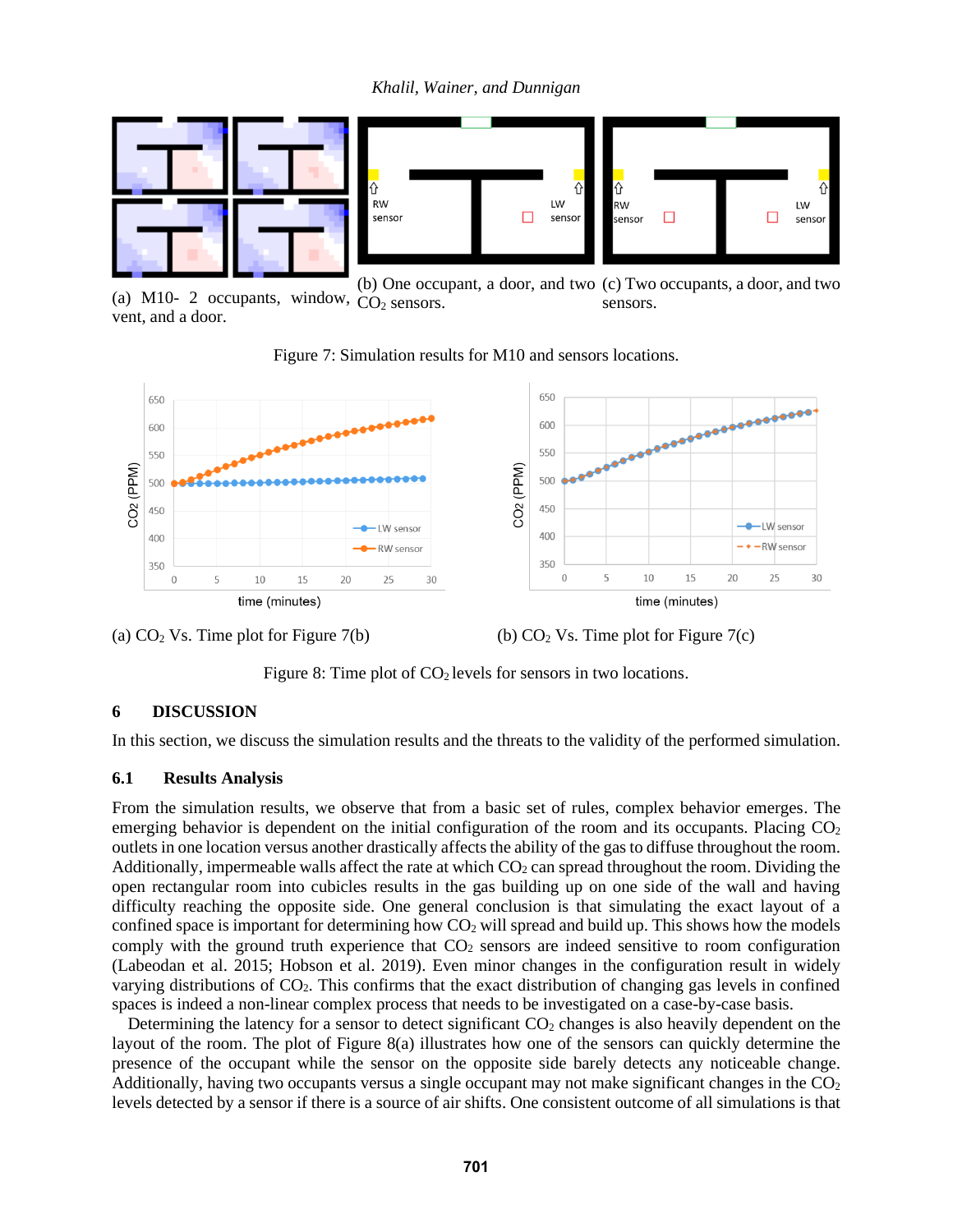placing a CO<sub>2</sub> sensor near a CO<sub>2</sub> sink zone introduces a notable change in concentration. Thus, to determine the ideal location of a sensor, the specific conditions present in the real world must be simulated.

### **6.2 Threats to Validity**

Although simplifying a 3-dimensional space in the form of the 2-dimensional model is a common practice in M&S, in a situation where the third dimension may change the results this can be considered a construct validity threat. In our case, the  $CO<sub>2</sub>$  concentration and best placement may differ based on the height of the closed space. Thus, adding a third dimension to our model is a step that is included in our research plan. Another construct validity threat is that we do not use precise fluid dynamics methods. In our next step, this threat can easily be corrected by adjusting the time step used between diffusion calculations and by updating the diffusion calculation to reflect fluid dynamics equations. However, the calculations we use are reasonable at this stage of proving the concept as discussed in section 4.1. For example, the assumption of modeling CO<sub>2</sub> outlets/sinks as constant concentrations may not be a precise representation of reality, but the simplicity of this assumption facilitates implementing rules that mimic real behavior. In M10 (Figure  $7(a)$ ), the open door acted as a CO<sub>2</sub> source due to the low levels of CO<sub>2</sub> surrounding it due to an open window and a vent which reflects reality in the sense that a door should operate in two ways: drawing  $CO<sub>2</sub>$ from high concentration to low concentration areas. Also, an external validity threat is that the number of models and configurations we assessed so far are not representative of all the possible configurations for closed spaces and offices. Therefore, we also plan to experiment with several types of spaces to enable the analytical generalization of the results. Finally, although the initial results of our preliminary work conform with previous research results, the models presented here are not validated against ground truth data which is considered a reliability threat to our results. To overcome this, we plan to model real spaces that we have ground-truth data collected from to validate our models. For external validity, in the modeling environment, we introduce here where all the variables are controlled, we do not see an external validity threat that is worthy of reporting. Other parameters that we are considering for our research to enhance the construct validity of our experiments are the effects of air shifts and the effect of variable temperature.

# **7 CONCLUSION AND FUTURE WORK**

In conclusion, although this  $CO<sub>2</sub>$  model is basic, it provides insights into the basic pattern for the diffusion of the gas within a room and the feasibility of continuing our study through M&S to answer the proposed RQs (section 3). The simulations we executed showed compliance with the real-life situations that proved the sensitivity of  $CO<sub>2</sub>$  to rooms configuration. For every unique room configuration, minor changes may result in a significant difference in the resulting  $CO<sub>2</sub>$  levels and extra care should be taken when choosing a location for a potential sensor. Additionally, the latency for the detection of  $CO<sub>2</sub>$  can vary greatly based on room layout and sensor configuration. The next stage in our research is to incorporate more precise fluid dynamics calculations, consider other configuration parameters, consider  $CO<sub>2</sub>$  concentration reduction when occupants leave the space and run a variety of model configurations (e.g. lack of HVAC) with a larger number of occupants, and validate the models. Then, the collected results can be used to automatically determine the best sensor locations depending on the configuration and number of occupants. A second stage of the research would feature using statistical analysis to calculate the correlation between the latency of detecting occupants' presence and sensor location.

# **REFERENCES**

Al-Zoubi, K., and G. Wainer. 2015. "Distributed Simulation of DEVS and Cell-DEVS Models using the RISE Middleware". *Simulation Modelling Practice and Theory* 55:27–45.

Arief-Ang, I. B., M. Hamilton, and F. D. Salim. 2018. "RUP: Large Room Utilisation Prediction with Carbon Dioxide Sensor". *Pervasive and Mobile Computing* 46:49–72.

ARSLab. 2020. Advanced Realtime Simulation Laboratory YouTube Channel. [https://www.youtube.com/user/ARSLab/videos,](https://www.youtube.com/user/ARSLab/videos) accessed 17th April.